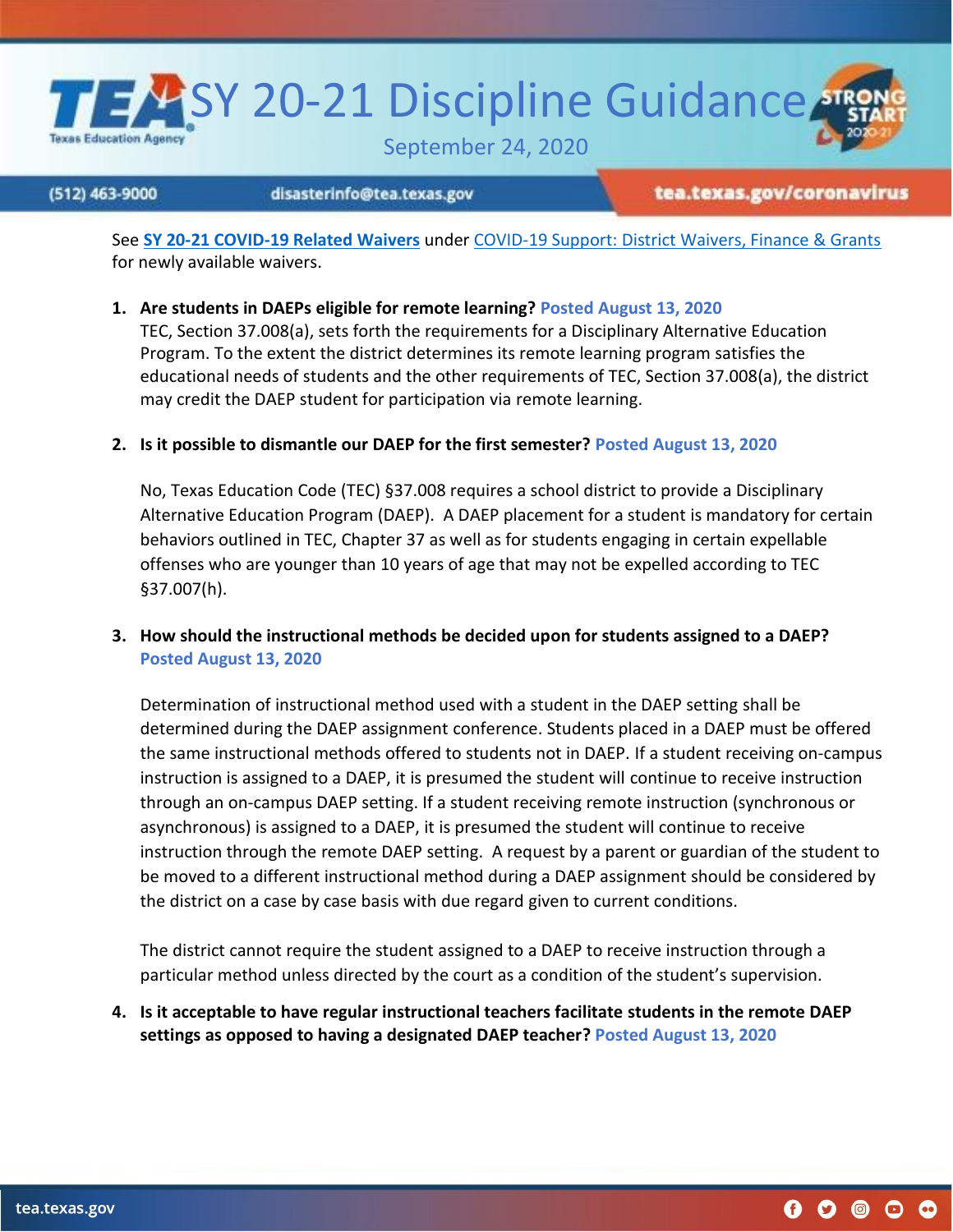The remote DAEP setting (synchronous or asynchronous) should be facilitated or supervised by the designated DAEP teacher or teachers. Additionally, the district must continue to uphold the separation of elementary and secondary students for DAEP classrooms in the remote settings.

Texas law also requires a DAEP to maintain a fifteen-to-one student to teacher ratio. A district may apply for a waiver of this provision if the district is able to show good cause for why an alternative student to teacher ratio would be beneficial to the operations of the district and its students.

## **5. May students assigned to the DAEP attend a remote synchronous class with non-DAEP students? Posted August 13, 2020**

The students assigned to DAEP setting should *not* be taught in the same classroom with non-DAEP students unless the student must attend a class remotely to fulfill graduation requirements or access an appropriately certified teacher.

Prior to COVID, LEAs may have limited capacity or supply of teachers with specialty certifications or expertise on DAEP campuses, that required the use of remote and virtual learning options to facilitate access to instruction. This remains an acceptable instructional practice. Examples of these types of highly specialized courses or difficult to fill teacher certifications positions that maybe limited on a DAEP campus include electives like sports medicine, languages other than English, ceramics, robotics, culinary arts, as well as advanced coursework like AP Psychology or AP Chemistry. The students assigned to the asynchronous DAEP may have their assignments graded by the regular instructional teacher.

### **6. What is the length-of-day requirements for the synchronous and asynchronous DAEP settings? Posted August 13, 2020**

Title 19, Texas Administrative Code (TAC), §103.1201(f)(2), requires the school day for a DAEP to be at least seven hours but no more than ten hours in length each day. Districts are not required to apply for a waiver of this provision. The Commissioner has waived 19 Texas Administrative Code (TAC) §103.1201(f)(2) subject to the following guidance. For all forms of instruction, whether in-person or remote (synchronous or asynchronous), length-of-day requirements for a student placed in a DAEP should mirror the hourly instructional requirements applicable to the student prior to the student's removal and placement in the DAEP.

### **7. Are students placed into in-school suspension (ISS) eligible for remote learning? Posted August 13, 2020**

Yes, students placed in ISS are eligible for remote learning as these students continue to receive instruction in a temporary placement.

# **8. What mental health supports must the district provide to students placed in a remote learning DAEP environment? Posted August 13, 2020**

When serving DAEP students remotely, districts must continue to implement TAC §103.1201(i) which requires staff serving the students in a DAEP to participate in training programs on